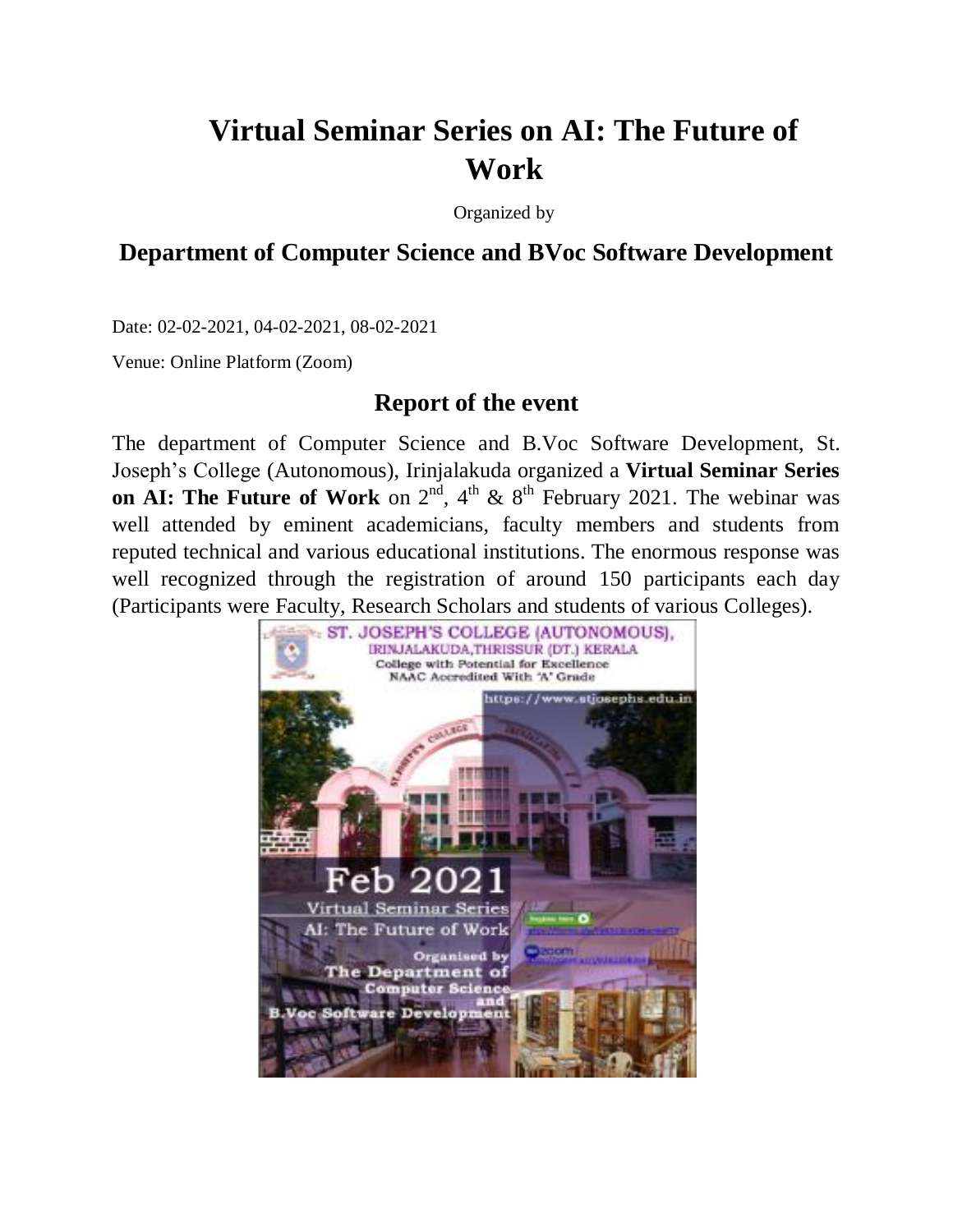The program commenced with the inaugural ceremony by invoking the blessings of the Almighty. **Sr. Blessy**, Head of the Computer Science Department, formally welcomed all the dignitaries on the dais and participants from the various educational institutions, colleagues, guests and students. **Dr.Sr.** Asha Therese, the principal of St. Joseph's College, has given the Presidential address. She pointed various applications of this topic in diverse fields and hoped that the participants will be highly benefited by the speakers. **Dr.Sr. Rose Bastin,** Coordinator of self-financing courses, St. Joseph"s College (Autonomous), Irinjalakuda threw some light on the thrust areas of Artificial Intelligence. She described and explained the importance of Artificial Intelligence in today"s world.

In the end, Ms. Reesha P U offered a vote of thanks to all including the Principal, the HOD, and faculty advisors without whom this event wouldn"t have been possible and all the invited guests for gracing the occasion by their solemn presence and to all the participants of the webinar series who were the main ingredient of this webinar.

### **WEBINAR - DAY I**

The session was started at 5.30pm and our resource person, **Made Nindyatama**, AI Engineer at Kata.ai in Jakarta, Indonesia delivered her energetic talk on 'Conversational AI Research and Engineering' conducted on  $2<sup>nd</sup>$  February, 2021. The session was very interactive and many of our participants were actively interacted with the resource person. This session came to an end at 6.30 pm.

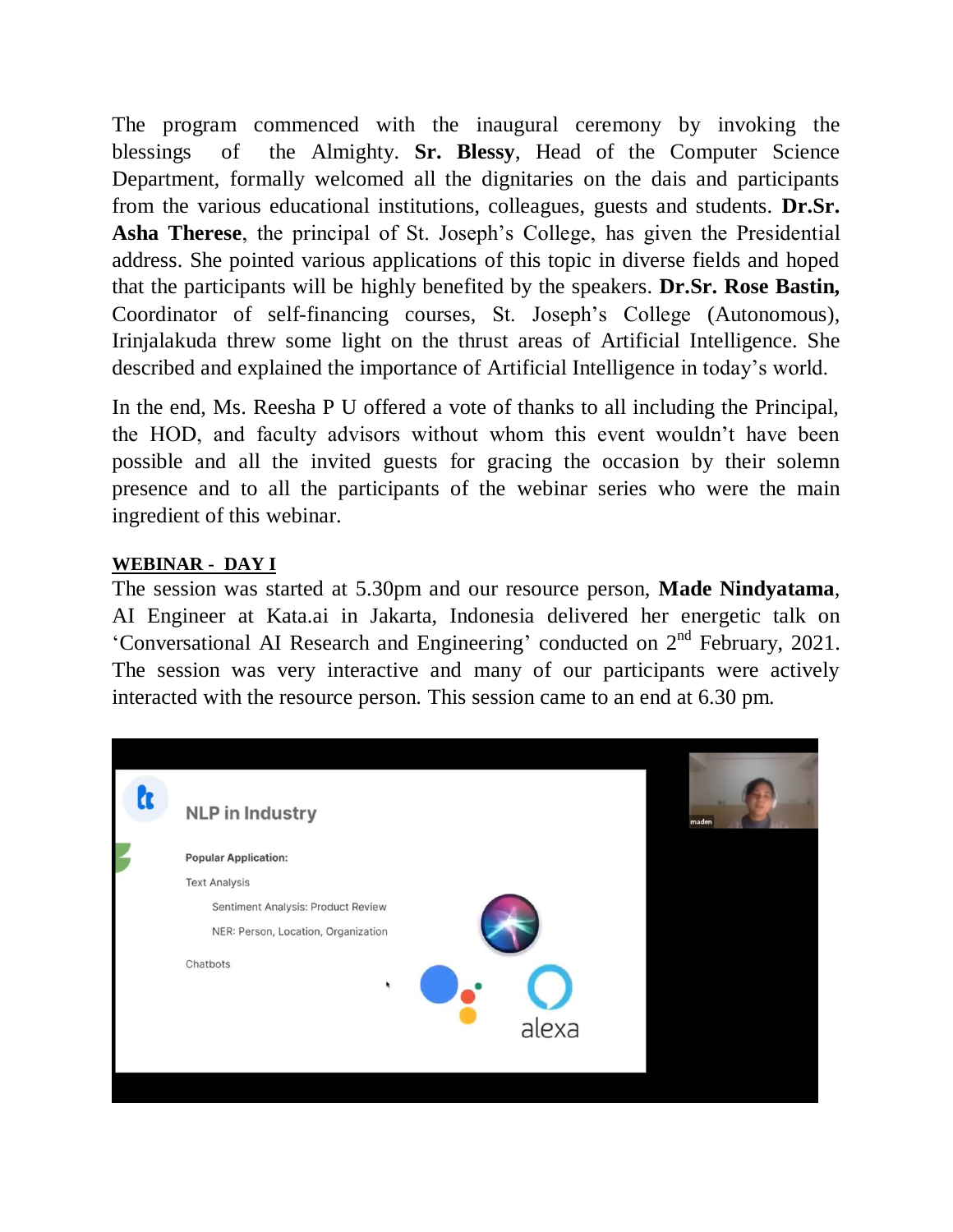#### **WEBINAR - DAY II**

The session was started at 5.30pm and our resource person, Catalina Jaramillo, Research Assistant in the Department of Technology Management & Innovation of NYU Tandon School of Engineering delivered her fruitful talk on the topic "Effect of Organizational Culture on AI implementation" conducted on 4<sup>th</sup> February, 2021 and made the session alive and informative. This session came to an end at 6.30 pm.

## **Effect of Organisational Culture on AI implementation**

Catalina Jaramillo is currently a Research Assistant in the Department of Technology Management & Innovation of NYU Tandon School of Engineering Catalina also holds an MS in Management of Technology from NYU Tandon School of Engineering. Previously, she worked as an organizational development consultant for several firms in Latin America. Catalina has been a member of the judging committee for the Caterpillar Innovative Applications in Analytics Award (IAAA) for the 2018 and 2019 editions. She has been invited as guest editor for Special Issue on Analytical Modelling and Applications for the Journal of Modelling in Management. Catalina completed a BS in Production



#### **WEBINAR - DAY III**

The session was started at 5.30pm and our resource person, Sayeed Islam, Assistant Professor of Industrial Organizational Psychology at Farmingdale State College, handled the session on the topic "Artificial Intelligence in Talent Management" conducted on 8<sup>th</sup> February, 2021. In addition to his role as a professor, he is a co-founder and a Vice President of Consulting with Talent Metrics. The speaker acquainted the audience about the importance of Artificial Intelligence. The session was very informative and many of our participants were actively interacted with Sayeed Islam.